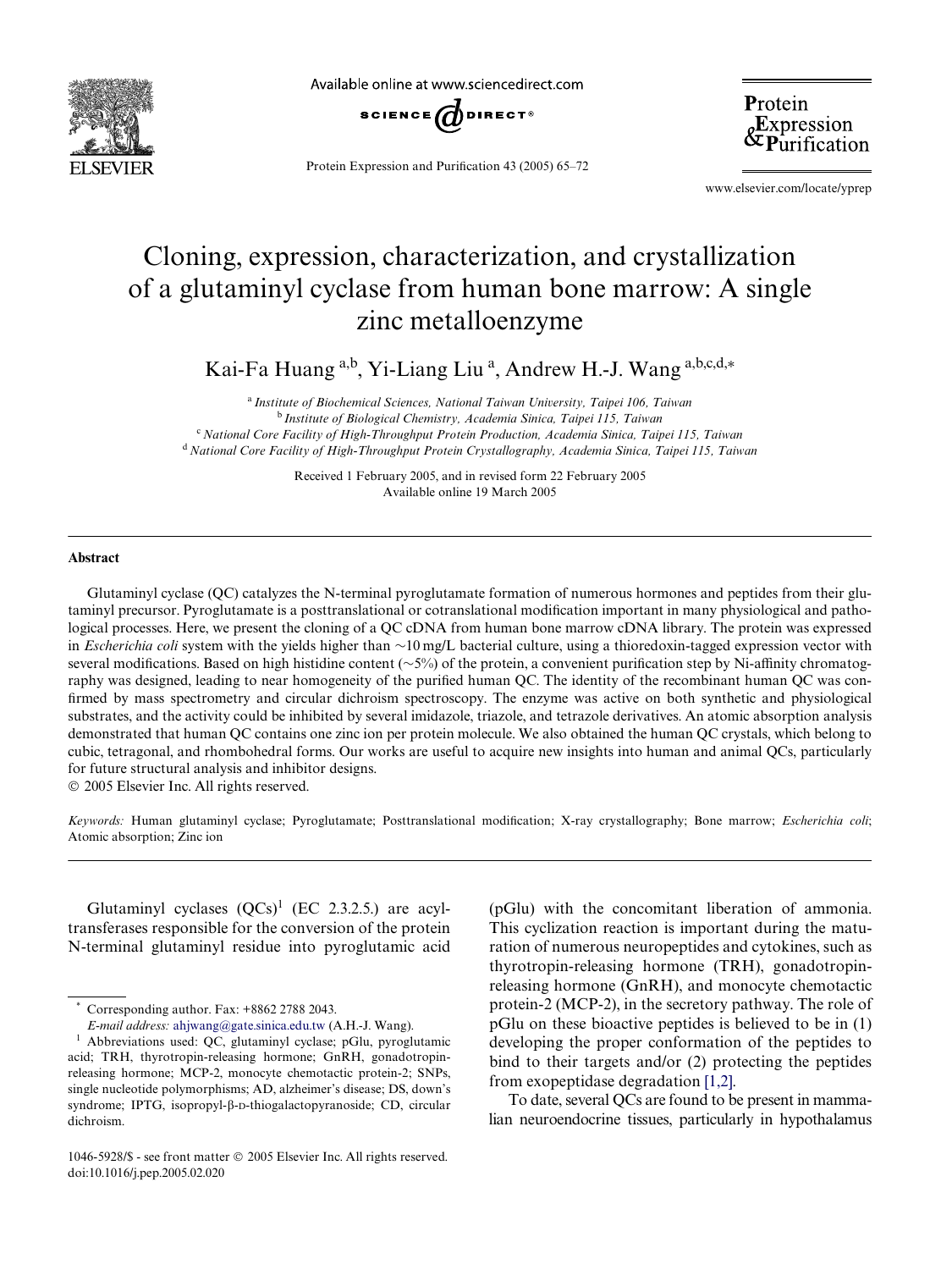and pituitary [\[3–6\].](#page-6-1) These animal QCs appear to have no sequence homology and distinct protein stability from plant QCs, although they are similar monomeric proteins with close molecular masses. The papaya QC was shown to consist almost solely of  $\beta$ -sheet structure, highly resistant to proteolytic, chemical, acid, and thermal denaturation [\[7,8\]](#page-6-2). In contrast, human QC was predicted to adopt an  $\alpha/\beta$ topology, exhibiting a remarkable instability above pH 8.5 and below pH 6.0 [\[9,10\].](#page-6-3) Based on the present knowledge, human OC may share a conserved scaffold of the bacterial aminopeptidases [\[11,12\],](#page-6-4) but, interestingly, no bacterial QCs have been reported thus far.

In human, the aberrant formation of pGlu may be related to some pathological processes, such as osteoporosis and amyloidotic diseases. Ezura et al. [\[13\]](#page-6-5) reported that 13 single nucleotide polymorphisms (SNPs) in the region of QC gene are strikingly correlated with the osteoporosis susceptibility in adult women. This is probably due to the reduced activity of human QC, resulting in an abnormal homeostasis of GnRH and estrogen. In addition, the plaque-forming peptides, e.g.,  $\widehat{ABN3(pGlu)}$ -40/ 42, seem to be directly correlated with the severity and the progression of the amyloidotic diseases, such as Alzheimer's disease (AD) and Down's syndrome (DS) [\[14,15\]](#page-6-6). The pGlu on these plaque-forming peptides is converted from a glutamyl residue, and contributes to the hydrophobicity and proteinase resistance of these peptides. Such a glutamyl-to-pGlu conversion was demonstrated to be also catalyzed by human QC in vitro [\[16\]](#page-7-1).

So far, there is no available 3D structure of QCs in the literature. Although functional human QC has been expressed in yeast and insect cell systems [\[9,17\]](#page-6-3), expression of the protein still encounters problems with insolubility, low recovery, and heterogeneity of the protein. In this report, we present the cloning of a QC from human bone marrow cDNA library. The protein was successfully expressed in *Escherichia coli* (*E. coli*) system with high yield via the Nus protein- or the thioredoxin-fusion expression vectors with several modifications. The recombinant human QCs were active on the synthetic and physiological substrates, and are comparable to those expressed in yeast and insect cell systems. We demonstrate that, for the first time, human OC contains one zinc ion per molecule of protein, and the QC activity could be inhibited by several triazole and tetrazole derivatives. Finally, we also report the preliminary results from X-ray crystallographic analysis.

#### **Materials and methods**

## *Cloning of human QC cDNA and construction of expression vectors*

Using the primers, 5'-GGCTGGGAGAGATGGCA GGCGGAA-3' and 5'-GGATAGATGTTTCCACAC



<span id="page-1-0"></span>Fig. 1. Strategies to acquire the soluble human QC. (A) Schematic representation of the Nus protein-fusion expression construct of human QC, based on the pET 43.1a vector (Novagen, Madison, WI). (B) The thioredoxin-fusion expression construct, based on the pET 32a vector (Novagen). TCS, thrombin cleavage site; ECS, enterokinase cleavage site; FCS, Factor Xa cleavage site.

AGCATT-3', which are referred to the 5'- and 3'-noncoding regions of human pituitary QC [\[18\],](#page-7-0) respectively, we have amplified the human OC cDNA from a commercial bone marrow cDNA library (Clontech, Palo Alto, CA) by PCR. The DNA fragment on the PCR product corresponding to the mature coding region of human QC (Ala33–Leu361) was re-amplified and inserted into a pET-43.1a expression vector (Novagen, Madison, WI) via *Eco*RI and *Xho*I cloning sites. The resulting construct, as described in [Fig. 1A](#page-1-0), contains two  $(His)_{6}$ -tags at the N- and C-terminal sites of human QC. In addition, we also constructed a pET-32a-based expression vector ([Fig. 1B](#page-1-0)). Using the initial PCR product as template, a second PCR was carried out to amplify the mature region of human QC, and to introduce a  $(His)_{6}$ -tag and a Factor Xa cleavage site into its 5-end. The resulting product was ligated into the *Hin*dIII–*Xho*I sites of pET 32a vector (Novagen).

#### *Protein expression and purification*

The constructed expression vectors were transformed into *E. coli* BL21 (DE3) cells (Novagen). The bacteria were grown in LB media containing  $200 \mu g/mL$  ampicillin at 37 °C until a cell density of 0.6–0.8 OD<sub>600</sub> was reached. The cultures were induced with  $1 \text{ mM}$  isopropyl- $\beta$ -D-thiogalactopyranoside (IPTG) for 2 (pET 32a) or 4 (pET 43.1a) days at  $20^{\circ}$ C. The cells were harvested by centrifugation at 6000 rpm, followed by freezing at  $-80^{\circ}$ C. In the case of pET 43.1a vector, frozen bacterial pellet was resuspended in buffer A  $(300 \text{ mM NaCl}$  and  $10 \text{ mM imidazole}$ in 50 mM sodium phosphate, pH 8.0) and lysed by French Press. The lysate was clarified by centrifugation at  $22,000$  rpm for 1 h and then loaded onto a Ni–NTA (Amersham Pharmacia, Uppsala, Sweden) column preequilibrated with buffer A. After washing the column with buffer A, the Nus-fusion QCs were eluted by a linear gradient of 0–100% buffer B (the same as that in A, except for 300 mM imidazole) on A. The eluates were pooled and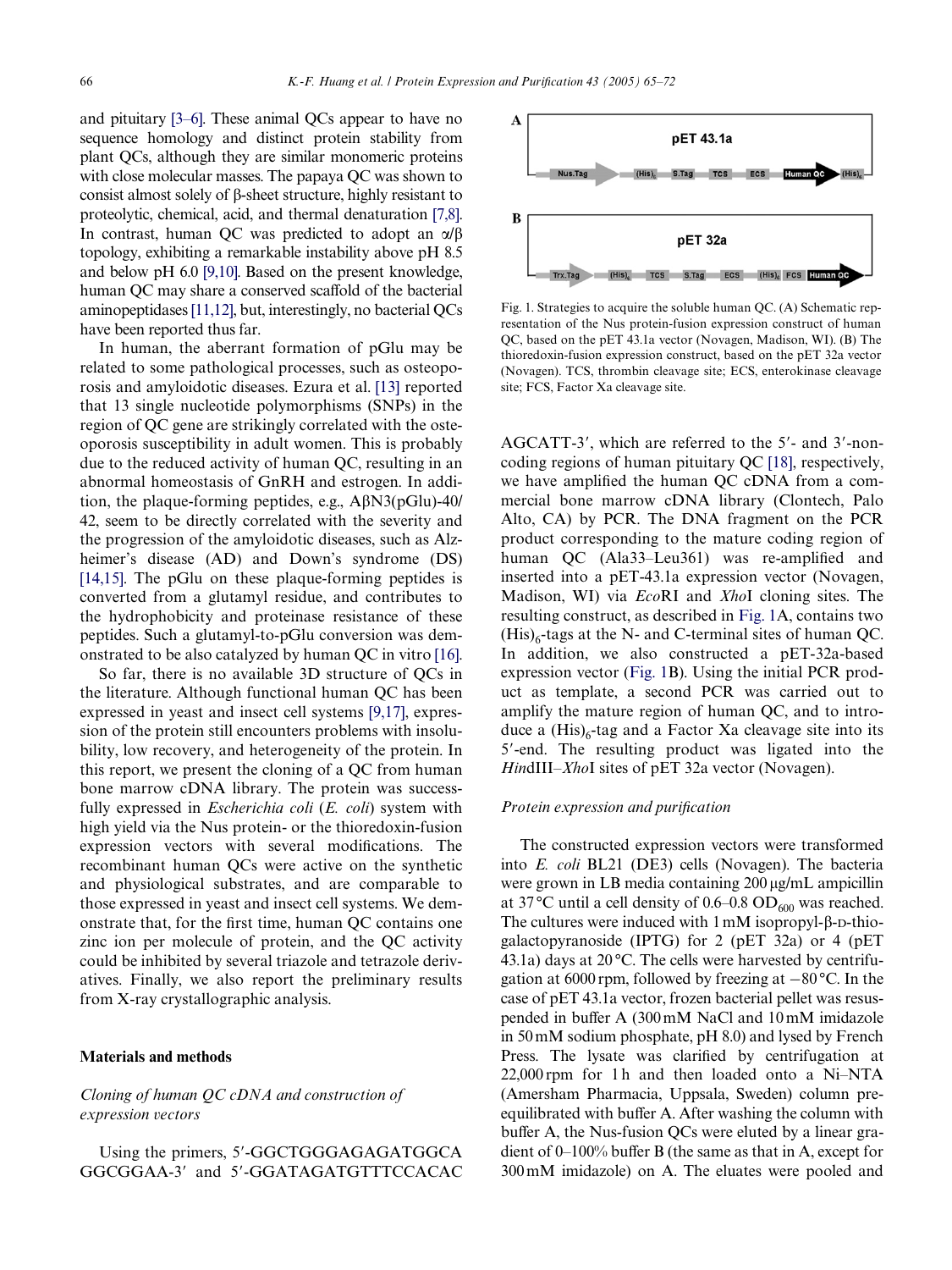then digested with thrombin (0.1 U/mL) (Novagen) in a dialysis bag dialyzed against buffer  $C$  (300 mM NaCl in 50 mM sodium phosphate, pH 8.0) at 25 °C overnight. The cleaved Nus proteins were eliminated from the digests by employing an S protein–agarose (Novagen) column, and then the  $QCs$  in the flow-throughs were pooled and further purified by a Ni–NTA column. For the construct of pET 32a, the buffers A and B above was replaced with buffer  $D(150 \text{ mM NaCl and } 20 \text{ mM imid}$ azole in  $50 \text{ mM}$  Tris–HCl, pH 8.0) and buffer E (the same as that in D, except for 250 mM imidazole), respectively. The thioredoxin-fusion  $\overline{OCs}$  eluted from the first Ni– NTA column, after a similar procedure stated above, were pooled and then digested with Factor Xa (0.2 U/mL) (Novagen) in a dialysis bag against buffer  $F(150 \text{ mM})$ NaCl in 50 mM Tris–HCl, pH 8.0) at 25 °C for 2 days. The mature human QCs were obtained by an additional Ni–

NTA column using a linear gradient of  $0-30\%$  buffer E on F. The proteins were concentrated and further desalted by a Sephadex G-50 column (Amersham Pharmacia). Purity of the recombinant human QCs was checked by SDS– polyacrylamide gel electrophoresis ([Fig. 2](#page-2-0)A).

## *Mass spectrometry analysis*

Mass spectrometry analysis was carried out on a Finnigan LCQTM ion trap mass spectrometry (Thermo-Finnigan, San Jose, CA) with electrospray ionization interface. The ESI source was operated in positive ion mode. Sample solution was infused using HPLC pump with loop injection. ESI operation conditions involved a spray voltage of 4.5 kV, a heated capillary temperature of 160 $\degree$ C, and flow rate OF 50 µl/min. The mass spectrometer was operated in full-scan profile mode, scan



<span id="page-2-0"></span>Fig. 2. Purification, characterization, and crystallization of recombinant human QC. (A) SDS–PAGE analysis of the recombinant human QCs. Lane M, protein markers. Lanes 1 and 4, human QC fused to Nus and Trx fusion proteins, respectively, after first Ni–NTA column purification (see Materials and methods). Lanes 2 and 5, the Nus-tagged and Trx-tagged human QCs digesting with thrombin (0.1 U/mL) and Factor Xa (0.2 U/mL), respectively. Lanes 3 and 6, final purified products of human QC from the pET 43.1a and pET 32a constructs, respectively. Protein bands: a, Nustagged human QC; b, Nus-tag part in a; c, human QC part in a; d, Trx-tagged human QC; e, mature human QC; f, Trx-tag part in d. (B) Mass spectrometry analysis of the mature human QC. Experiment was carried out on a Finnigan LCQTM ion trap mass spectrometry (ThermoFinnigan, San Jose, CA) with electrospray ionization interface. The molecular weight determined was 37523.0, close to the predicted molecular mass, 37515.5. (C) Circular dichroism spectroscopy analysis of the mature human QC. (D) Photographs of the human QC crystals. The cubic form crystals were grown using the pET 43.1a products, while the tetragonal and rhombohedral forms were obtained using mature human QC expressed from the pET 32a construct.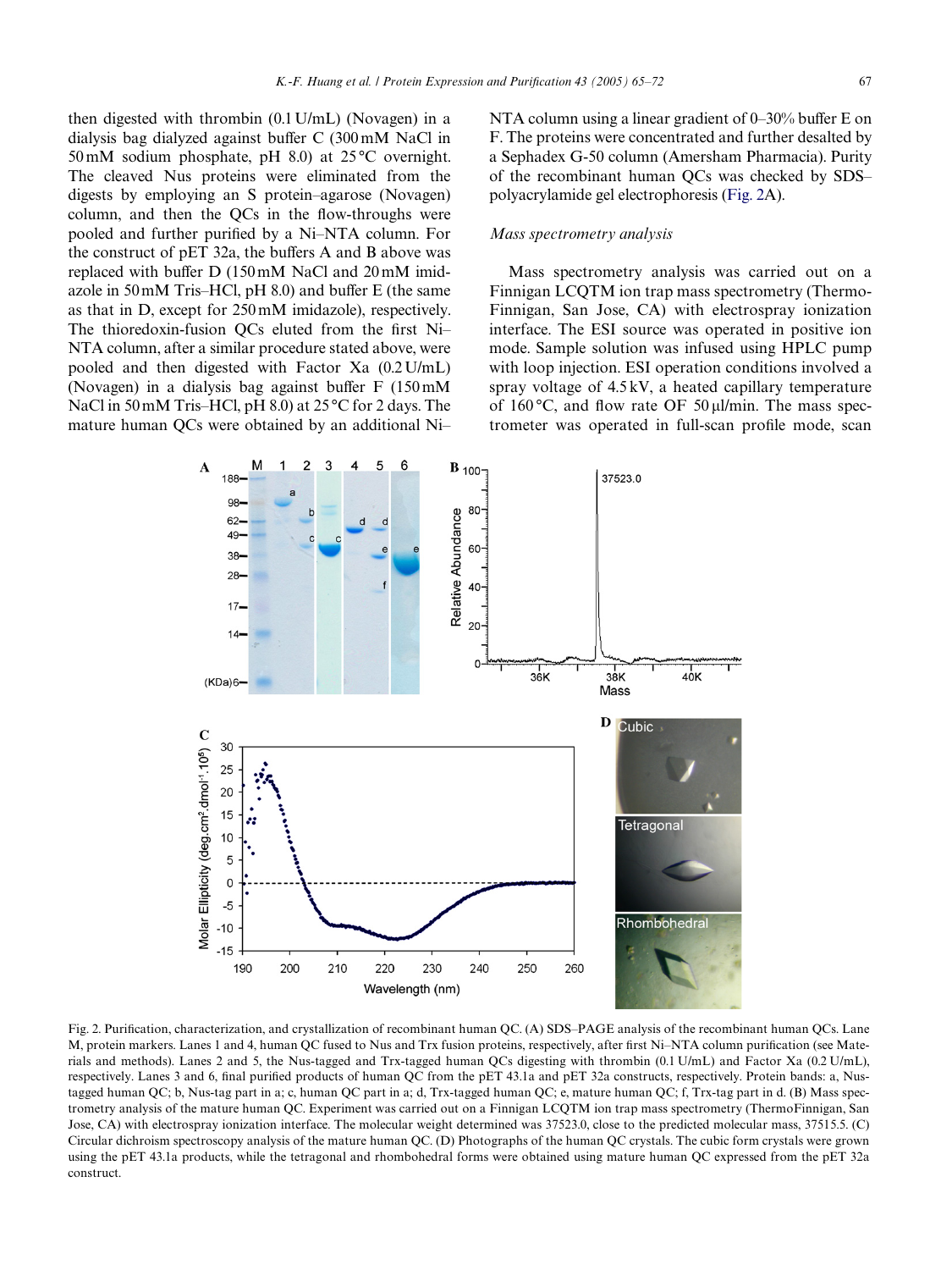range from *m*/*z* 150 to 2000. Data requisition and analysis was done with Xcalibur (version 1.3, ThermoFinnigan) and BioWorksTM 3.0 (ThermoFinnigan).

#### *Circular dichroism spectroscopy analysis*

Circular dichroism (CD) spectra of mature human QC  $(0.3 \text{ mg/mL})$  were measured at  $25^{\circ}$ C on a Jasco J-715 spectropolarimeter using a 0.1 cm light-path cuvette. The mean of 10 scans between 190 and 260 nm was calculated and calibrated by subtraction of the buffer spectra  $(50 \text{ mM Tris-HCl}, \text{pH } 8.0)$ .

### *Atomic absorption analysis*

The zinc content of human QC was estimated by employing an atomic absorption spectrophotometer (Hitachi, Tokyo, Japan) as described previously [\[19\]](#page-7-2). The protein concentration was spectroscopically determined in 6.0 M guanidine hydrochloride using an extinction coefficient of 55,190  $M^{-1}$  cm<sup>-1</sup> at 280 nm estimated from the amino acid sequence of human QC.

## *Peptide synthesis*

The peptide  $[GIn<sup>1</sup>]$ -TRH, with a C-terminal amide, was synthesized by the standard FMOC peptide chemistry. After cleavage from the resin, the peptides were lyophilized and then purified by reversed-phase HPLC. Purified peptides were verified by N-terminal sequencing and mass spectrometry.

## *QC activity analysis and QC inhibitor assay*

QC activity was analyzed based on reversed-phase HPLC and spectrophotometric measurement. In the case of HPLC, the  $30 \mu l$  reaction mixture that contains  $0.6 \,\mu$ M mature human QC and  $14.8 \,\text{mM}$  [Gln<sup>1</sup>]-TRH in 50 mM Tris–HCl, pH 8.0, was incubated at 25 °C for a variety of period ranging from 0 to 20 min. Subsequently, a  $20 \mu l$  aliquot of the mixture was subjected to HPLC analysis on a Waters liquid chromatograph using a  $C_{18}$  column (Waters, Milford, MA). The bound materials were eluted by a three-step linear gradient of methanol containing 0.1% TFA. The eluates were detected at 214 nm and identified by mass spectrometry and N-terminal sequencing.

For the spectrophotometric method, the  $500 \mu l$  assay solutions consisted of 15 U glutamate dehydrogenase,  $12 \text{ mM}$   $\alpha$ -ketoglutarate,  $0.6 \text{ mM}$  NADH, and varying concentrations of synthetic substrate in 50 mM Tris– HCl, pH 8.0. Reactions were started by the addition of QC (0.04–2.5  $\mu$ g), and activity was monitored by recording the decrease of NADH absorbance at 340 nm.

For inhibitor test, the reaction composition was the same as described above, except for the addition of the

<span id="page-3-0"></span>

| Table 1                              |  |
|--------------------------------------|--|
| Statistics of X-ray data collections |  |

| Crystal form           | Cubic                                | Tetragonal    | Rhombohedral     |
|------------------------|--------------------------------------|---------------|------------------|
| Space group            | F 432                                | P 422         | R32              |
| Resolution $(\AA)$     | $30.0 - 3.10$                        | $25.0 - 2.25$ | $50.0 - 1.78$    |
| Cell dimensions $(A)$  | $a = b = c = 273.47$ $a = b = 70.04$ |               | $a = b = 119.26$ |
|                        |                                      | $c = 198.39$  | $c = 333.73$     |
| Unique reflections     | 16,234                               | 23,825        | 84,584           |
| Redundancy             | 4.5                                  | 4.7           | 4.2              |
| Completeness $(\% )$   | 98.8 (97.3)                          | 97.7 (99.8)   | 96.4 (94.1)      |
| $I/\sigma(I)$          | 11.3(2.6)                            | 33.7(4.1)     | 29.2(2.6)        |
| $R_{\text{merge}}(\%)$ | 12.0(51.7)                           | 5.6(57.1)     | 4.9(59.8)        |
| Mol/a.u. <sup>a</sup>  | 2                                    |               | $\mathcal{P}$    |
| $V_{m}^{\ b}$          | 2.839                                | 3.243         | 3.019            |

<sup>a</sup> Number of molecules per asymmetric unit.

**b** Matthews coefficient.

inhibitor compound. Prior to the spectrophotometric analysis on a 96-well microplate, the enzyme was incubated with the inhibitor for 5–10 min. The concentration of substrate (H-Gln-Gln-OH), human QC, and inhibitor in the assay solution were 0.55 mM, 28.8 nM, and  $140 \,\mu M$ , respectively.

### *Crystallization and data collections*

Recombinant human QC was concentrated to 8–  $10 \text{ mg/mL}$  using an ultra-filtration membrane YM-10 (Millipore, Billerica, MA). The screening for human QC crystals was achieved using the crystallization kits from Hampton Research (Hampton, Laguna Niguel, CA) by the method of hanging drop vapor diffusion. Cubic crystals for the pET 43.1a products were obtained using equal volume of the protein solution and the reservoir that contains  $30\%$  PEG 4000 and 0.2 M MgCl<sub>2</sub> in 0.1 M Tris–HCl, pH 8.5. For the tetragonal crystals of mature human QC, the reservoir consisted of 20% PEG MME 550 and 0.1 M NaCl in 0.1 M Bicine, pH 9.0. For the rhombohedral crystals of mature human QC, the reservoir was 1.8 M  $(NH_4)$ <sub>2</sub>SO<sub>4</sub> and 4% dioxane in 0.1 M Mes, pH 6.5.

X-ray diffraction experiment was performed at the Institute of Biological Chemistry, Academia Sinica (Taipei, Taiwan) using MSC MicroMax 002 equipped with an R-AXIS  $IV^{++}$  image-plate detector. Prior to mounting on X-ray machine, the crystals were flashly soaked in mother liquor containing 20–25% glycerol (v/v) as cryoprotectants. Diffraction data were processed and scaled using the HKL package [\[20\]](#page-7-3) (listed in [Table 1](#page-3-0)).

#### **Results and discussion**

#### *Expression of human QC in E. coli*

We have amplified the human QC cDNA from a human bone marrow cDNA library, which has an identical amino acid sequence to the pituitary QC published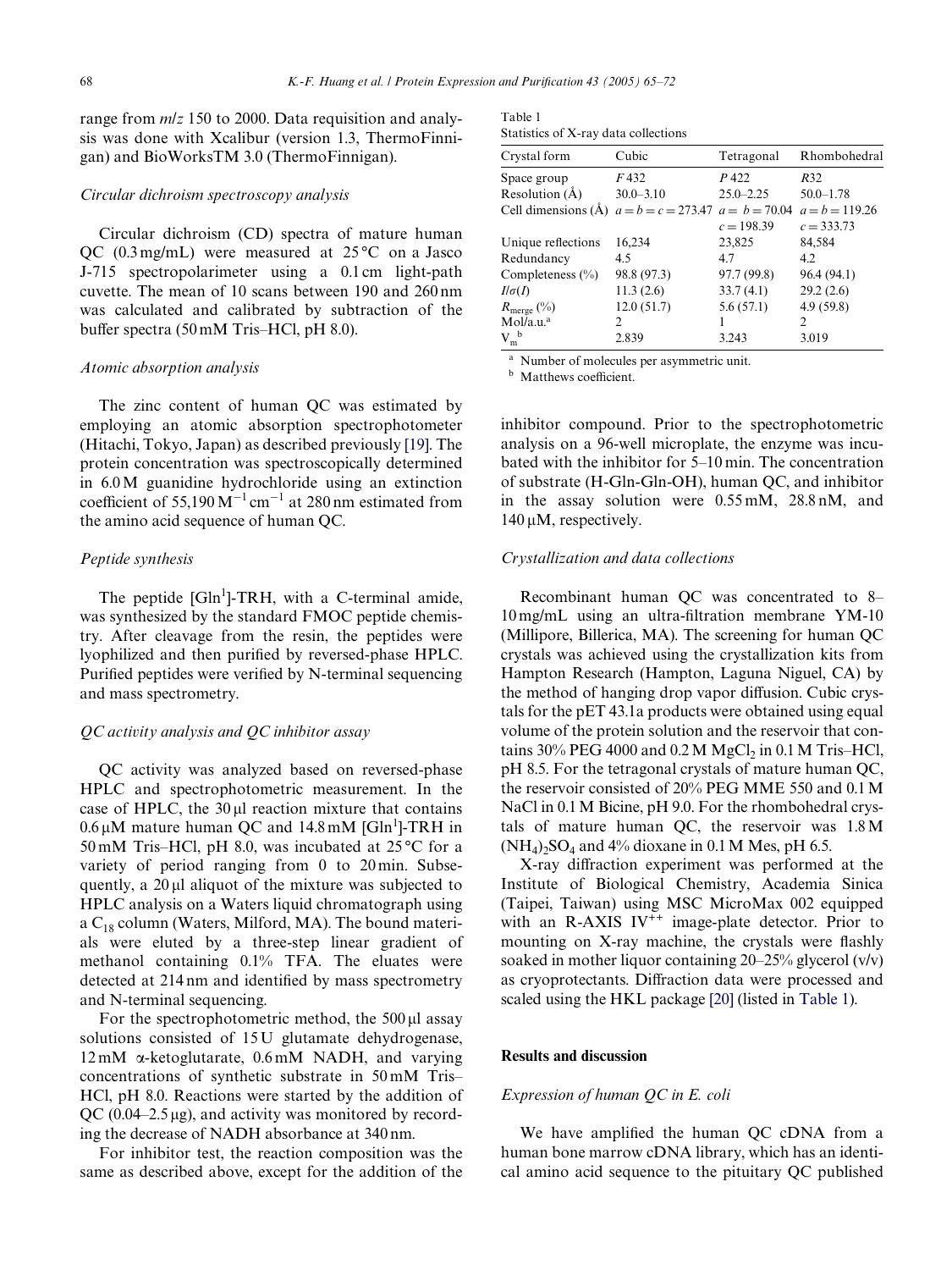[\[18\].](#page-7-0) To overcome the problems of low recovery and heterogeneity of the recombinant human QC, we have constructed more than 10 expression vectors in *E. coli* system based on a variety of fusion tags. Surprisingly, as judged by SDS–PAGE, the induced human QC in *E. coil* cells are present almost in the inclusion body, except for that of Nus-tagged expression vector. Using double  $(His)$ <sub>6</sub> tags on the pET 43.1a construct ([Fig. 1A](#page-1-0)), we have isolated Nus-tagged human QCs from the crude extract of bacterial lysates [\(Fig. 2A](#page-2-0), lane 1). After cleavage with thrombin (Fig.  $2A$ , lane  $2$ ), and purification by an S protein–agarose and an additional Ni–NTA column (see Materials and methods), the functional human QCs were obtained with a level reaching 1.5–2 mg/L culture and a homogeneity of  $\sim$ 90% [\(Fig. 2A](#page-2-0), lane 3). However, the resulting human QC contains a 22-residue linker and an uncleaved  $(His)_6$  tag at its N- and C-termini, respectively.

On the other hand, based on the putative importance of a disulfide bridge in human QC [\[9\]](#page-6-3), attempts on modifying a thioredoxin-tagged (pET 32a) expression vector of human QC were made. Fortunately, a yield of  $\sim$ 6 mg/ L was achieved due to a longer linker inserted between the human QC and the thioredoxin genes on the construct. We put an additional  $(His)_6$  tag on the linker region [\(Fig. 1](#page-1-0)B) so that it is convenient to isolate the thioredoxin-tagged human QC from *E. coli* components by Ni–NTA column ([Fig. 2A](#page-2-0), lane 4). In addition, we also introduced a Factor Xa cleavage site to the N-termini of human QC to obtain the mature form by proteolytic digestion ([Fig. 2](#page-2-0)A, lane 5). Since human QC molecule contains 16 ( $\sim$ 5%) histidine residues, the protein was found to weakly bind to the Ni–NTA resin. Therefore, we used a Ni–NTA column for the final purification step. Mature human QCs were eluted from the column using a low concentration imidazole, which showed near homogeneity on SDS–PAGE (Fig.  $2A$ , lane 6), with final expression levels up to  $\sim$ 10 mg/L bacterial culture. Mass spectrometry analysis revealed that the mature human QC has a molecular weight of 37523.0 ([Fig. 2](#page-2-0)B), consistent with the predicted molecular mass (37515.5). The circular dichroism spectrum of mature human QC ([Fig.](#page-2-0) [2C](#page-2-0)) corresponds well to the spectra of the proteins expressed in yeast and insect cell systems [\[9,17\].](#page-6-3)

## *QC activities on physiological and synthetic substrates*

Recombinant human QCs expressed from either the pET 43.1a or the pET 32a constructs showed similar activities on synthetic substrates. We used the synthetic [Gln<sup>1</sup>]-TRH (Gln-His-Pro), one of the putative physiological substrates of human QC, to analyze the QC activity of our recombinant protein based on the HPLC elution profile of the peptide. As shown in [Fig.](#page-4-1) [3,](#page-4-1)  $[GIn<sup>1</sup>]$ -TRH was almost completely converted by the enzyme into its corresponding product, [pGlu<sup>1</sup>]-TRH, within 20 min. In contrast, less than 20% turnover was <span id="page-4-1"></span>Fig. 3. Analysis of glutaminyl cyclase activity on physiological substrate. One of the putative physiological substrates of human QC, [Gln<sup>1</sup>]-TRH (Gln-His-Pro), was incubated with the recombinant proteins of mature human QC for various periods as indicated (see Materials and methods). Conversion from glutaminyl substrate to its respective pGlu product was monitored by reversed-phase HPLC and confirmed by mass spectrometry and N-terminal sequencing. A reaction without the addition of human QC was used as control.

observed in the absence of human QC for 5 days under the assay condition (50 mM Tris–HCl, pH 8.0, at  $25^{\circ}$ C). This minor formation of pGlu product might be due to the acidic condition (0.1% TFA) of the running buffer during the HPLC separation by a  $C_{18}$ column.

The recombinant human QC was active on other synthetic substrates, i.e., H-Gln-*t*-butyl ester and H-Gln-Gln-OH ([Table 2\)](#page-4-0), based on a spectrophotometric experiment (see Materials and methods). These two substrates had also been used by other groups in detecting the human QC activity expressed in yeast and insect cell systems [\[10,17\]](#page-6-7). The  $K<sub>m</sub>$  and  $k<sub>cat</sub>$  values determined for our recombinant protein are very similar to the human QC expressed in *Drosophila* S2 cells [\(Table 2\)](#page-4-0).

<span id="page-4-0"></span>Table 2

Kinetic parameters for human QC expressed in *E. coli*, yeast, and insect cell systems

|                                   | $K_{\rm m}$ (mM) | $k_{\text{cat}}$ (s <sup>-1</sup> ) | $k_{\text{cat}}/K_{\text{m}}$ (mM <sup>-1</sup> s <sup>-1</sup> ) |
|-----------------------------------|------------------|-------------------------------------|-------------------------------------------------------------------|
| Escherichia coli cell             |                  |                                     |                                                                   |
| $G\ln-t$ -butyl ester             | $4.1 \pm 0.6^a$  | $20.9 + 2.1$                        | $5.1 \pm 0.8$                                                     |
| Gln-Gln                           | $0.6 \pm 0.1$    | $8.6 \pm 0.5$                       | $13.7 \pm 0.5$                                                    |
| Pichia pastoris cell <sup>b</sup> |                  |                                     |                                                                   |
| $Gln-t$ -butyl ester              | $1.2 \pm 0.1$    | $6.7 + 0.2$                         | $5.4 \pm 0.2$                                                     |
| $Gln-Gln$                         | $0.1 \pm 0.0$    | $20.7 \pm 0.2$                      | $140.0 \pm 2.0$                                                   |
| Drosophila S2 cell <sup>b</sup>   |                  |                                     |                                                                   |
| $Gln-t$ -butyl ester              | $6.7 \pm 2.0$    | 16.0                                | 2.4                                                               |
| $Gln-Gln$                         | $0.7 \pm 0.4$    | 10.0                                | 14.3                                                              |
|                                   |                  |                                     |                                                                   |

<sup>a</sup> Mean  $\pm$  SD ( $n = 2$ ).

<sup>b</sup> Human QCs expressed in *Pichia pastoris* and *Drosophila* S2 cells were reported by Schilling et al. [\[9,10\]](#page-6-3) and Booth et al. [\[17\]](#page-7-4), respectively.



 $[GIn']$ -TRH

 $[pGlu^1]$ -TRH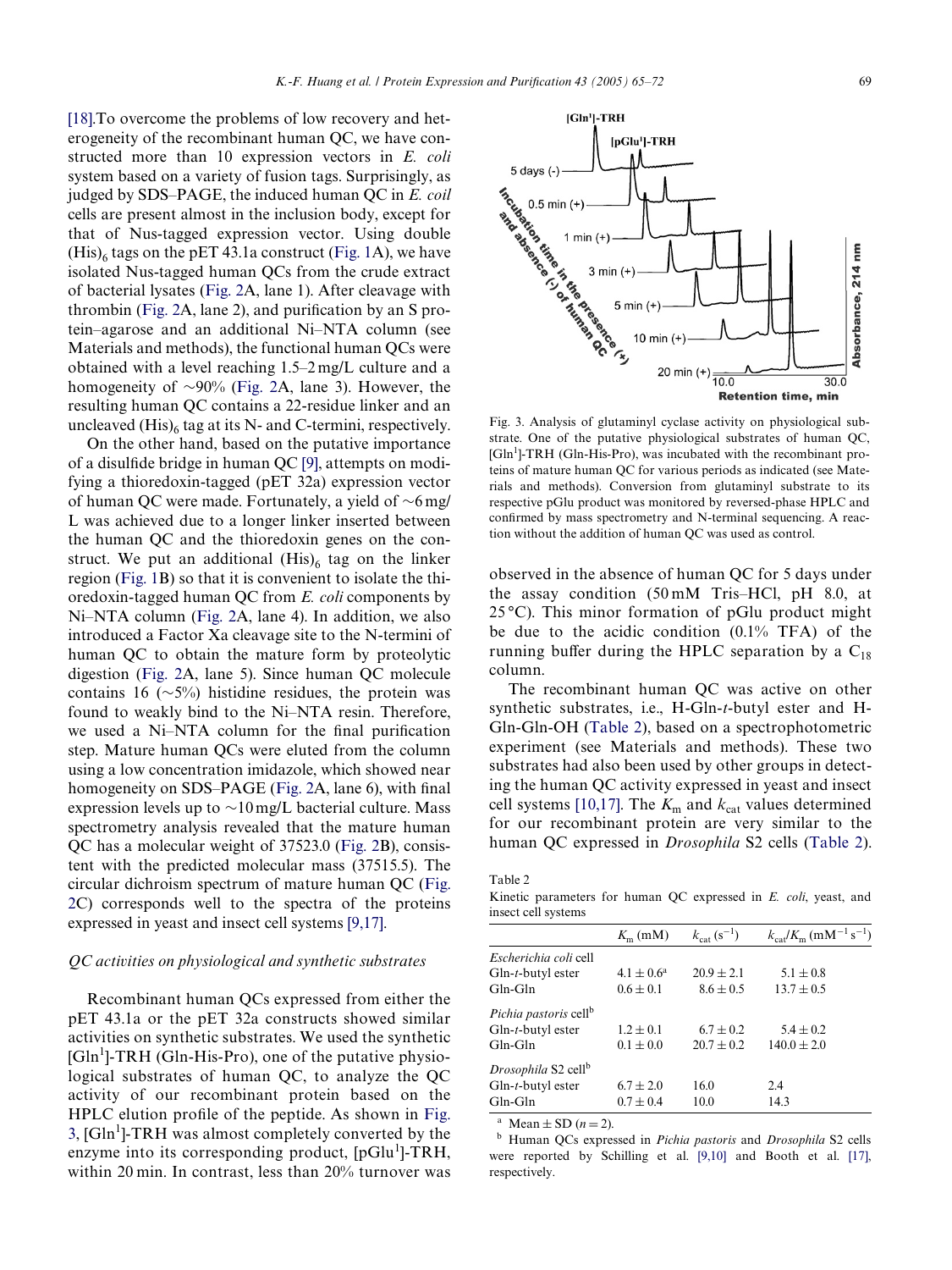They are also comparable to the results of QC expressed in *Pichia pastoris* cells, except for the parameters analyzed on H-Gln-Gln-OH. This inconsistency is probably due to the different methods for calculating the initial velocities of catalysis. The activity determined by Schilling et al. [\[10\]](#page-6-7) was based on a standard curve of ammonia. In contrast, the activity reported in this paper was according to the decrease of NADH concentration in the reaction mixture, that was calculated based on the extinction coefficient of NADH. The optimum pH value for the activity of our recombinant QC was approximately 8.0.

## *Inhibition of the QC activity by imidazole, triazole, and tetrazole derivatives*

Recently, several imidazole derivatives were identi-fied as competitive inhibitors of human OC [\[11\]](#page-6-4). We present here 8 out of the 25 tested imidazole, triazole, and tetrazole derivatives to be potent inhibitors of our recombinant human QC ([Table 3](#page-5-0)), through a quickly screening procedure using a 96-well microplate. The imidazole-derived inhibitors listed in [Table 3](#page-5-0) had also been reported by Schilling et al. [\[11\],](#page-6-4) whose  $K_i$  values fell in the low micrometer range. Interestingly, the hydrophobic multiple-phenyl triazole, nitron, exhibited the similar inhibitory effect of *N*- $\omega$ -acetylhistamine  $(K_i = 17 \,\mu\text{M})$ , suggesting a hydrophobic environment of the human QC active site. It is noticeable, from the 25 tested compounds, that the inhibition effect of the imidazole derivatives appears to be better than the triazole and tetrazole compounds. The nitrogen atoms in the imidazole, triazole or tetrazole rings are probably the good candidates to coordinate to the active-site zinc ion of human QC.

### *Human QC is a single zinc metalloenzyme*

Up to now, the metal ion content of human QC is still unclear. Schilling et al. [\[11\]](#page-6-4) proposed that human QC is a metalloenzyme based on the inhibition by several metal ion chelators and the reactivation of apoenzyme by zinc ions. However, Booth and co-workers [\[12\]](#page-6-8) reported lower than 0.3 molecule zinc ion per molecule of human QC by mass spectrometry. Here, we demonstrate, for the first time, that human QC contains one zinc ion per protein molecule as analyzed by atomic absorption spectrophotometer. As shown in [Fig. 4](#page-6-9), the zinc to human OC molar ratio, being  $\sim$ 1, was determined in triplicate at various protein concentrations. The zinc concentration in the protein solutions was estimated according to the absorbance at zinc wavelength (307.6 nm) and a standard curve made by using zinc sulfate in a high correlation coefficient  $(0.998)$ . The protein concentration was carefully quantified based on the extinction coefficient.

#### <span id="page-5-0"></span>Table 3

Effects of imidazole, triazole, and tetrazole derivatives on glutaminyl cyclase activity of the recombinant human QC



#### *Preliminary X-ray crystallographic analysis*

After a number of crystallization screening, three human QC crystals, which belong to cubic, tetragonal, and rhombohedral forms, have been obtained ([Fig. 2](#page-2-0)D). The cubic crystals were grown using the pET 43.1a products, while the others were made from the mature proteins. Among these, the rhombohedral crystals were best to diffract X-ray [\(Table 1\)](#page-3-0). A crystallographic asymmetric unit of the cubic, tetragonal, and rhombohedral crystals contain two, one, and two human QC molecules, with the solvent content of 55, 61, and 58% [\[21\]](#page-7-5),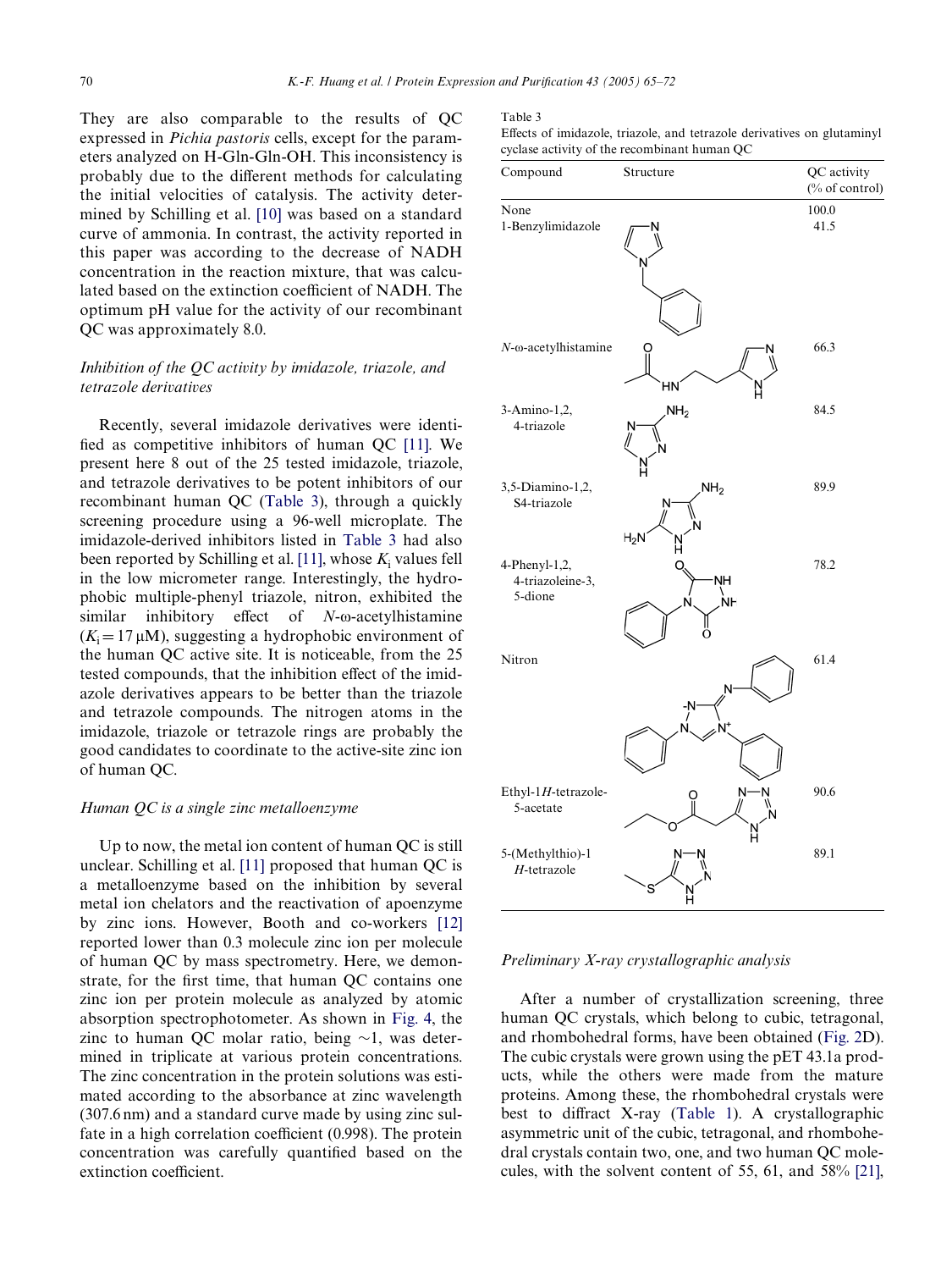

<span id="page-6-9"></span>Fig. 4. Analysis of the zinc ion content in human QC. Open circles represent the standards made by using  $ZnSO<sub>4</sub>$  in the concentration range of  $2.5-15.5 \mu M$ . Closed circles are the human QC sample at various concentrations. The zinc to human QC ratio for each the triplicate tests are indicated.

respectively. We found obvious fluorescence peak emitted from the tetragonal and rhombohedral crystals using synchrotron radiation with X-ray energy set on the zincabsorption range (data not shown). This is consistent with the result of atomic-absorption experiment as described above. Since human QC is a zinc metalloenzyme, structural determination of the protein by the multiple-wavelength anomalous diffraction method is being undertaken.

### **Conclusion**

Currently, owing to limited amount of animal QCs obtained, several arguments concerning the properties, distributions, and structure of animal QCs remain to be answered. In this paper, we present the expression of mature human QC in a relatively high level, a high homogeneity, and a convenient purification procedure. Our works are useful to acquire new insights into human and animal QCs, particularly for the future structural analysis and structure-based drug development for diseases associated with the biological activity of QC enzyme.

## **Acknowledgments**

This work was supported by grants from Academia Sinica (Taipei, Taiwan) to A.H.-J. Wang. The National Core Facilities of High-Throughput Protein Production (NSC 93-3112-B-001-009-Y) and Protein Crystallography (NSC 93-3112-B-001-011-Y) were funded to A.H.-J. Wang by the National Genomic Medicine Project from National Science Council. We thank Dr. Hui-Ming Yu and Dr. Po-Huang Liang of the Institute of Biological Chemistry at Academia Sinica for the chemical synthesis

of [Gln<sup>1</sup>]-TRH and helpful discussion on enzyme kinetic analysis, respectively. We are also grateful to National Core Facility of Proteomics (NSC 93-3112-B-001-010-Y) for assistance in the mass spectrometry analysis.

#### **References**

- <span id="page-6-0"></span>[1] E. Van Coillie, P. Proost, I. Van Aelst, S. Struyf, M. Polfliet, I. De Meester, D.J. Harvey, J. Van Damme, G. Opdenakker, Functional comparison of two human monocyte chemotactic protein-2 isoforms, role of the amino-terminal pyroglutamic acid and processing by CD26/dipeptidyl peptidase IV, Biochemistry 37 (1998) 12672–12680.
- [2] S.A. Hinke, J.A. Pospisilik, H.-U. Demuth, S. Mannhart, K. Kühn-Wache, T. Hoffmann, E. Nishimura, R.A. Pederson, C.H.S. McIntosh, Dipeptidyl peptidase IV (DPIV/CD26) degradation of glucagons: characterization of glucagon degradation products and DPIV-resistant analogs, J. Biol. Chem. 275 (2000) 3827–3834.
- <span id="page-6-1"></span>[3] W.H.J. Busby, G.E. Quackenbush, J. Humm, W.W. Youngblood, J.S. Kizer, An enzyme(s) that converts glutaminyl-peptides into pyroglutamyl-peptides: presence in pituitary, brain, adrenal medulla, and lymphocytes, J. Biol. Chem. 262 (1987) 8532–8536.
- [4] T.M. Bockers, M.R. Kreutz, T. Pohl, Glutaminyl-cyclase expression in the bovine/porcine hypothalamus and pituitary, J. Neuroendocrinol. 7 (1995) 445–453.
- [5] W.C. Wetsel, Z. Liposits, N.G. Seidah, S. Collins, Expression of candidate pro-GnRH processing enzymes in rat hypothalamus and an immortalized hypothalamic neuronal cell line, Neuroendocrinology 62 (1995) 166–177.
- [6] P.A. Sykes, S.J. Watson, J.S. Temple, R.C.J. Bateman, Evidence for tissue-specific forms of glutaminyl cyclase, FEBS Lett. 455 (1999) 159–161.
- <span id="page-6-2"></span>[7] S. Zerhouni, A. Amrani, M. Nijs, N. Smolders, M. Azarkan, J. Vincentelli, Y. Looze, Purification and characterization of papaya glutamine cyclotransferase, a plant enzyme highly resistant to chemical, acid and thermal denaturation, Biochim. Biophys. Acta 1387 (1998) 275–290.
- [8] K.A. Oberg, J.M. Ruysschaert, M. Azarkan, N. Smolders, S. Zerhouni, R. Wintjens, A. Amrani, Y. Looze, Papaya glutamine cyclase, a plant enzyme highly resistant to proteolysis, adopts an all- $\beta$  conformation, Eur. J. Biochem. 258 (1998) 214–222.
- <span id="page-6-3"></span>[9] S. Schilling, T. Hoffmann, F. Rosche, S. Manhart, C. Wasternack, H.U. Demuth, Heterologous expression and characterization of human glutaminyl cyclase: evidence for a disulfide bond with importance for catalytic activity, Biochemistry 41 (2002) 10849–10857.
- <span id="page-6-7"></span>[10] S. Schilling, S. Manhart, T. Hoffmann, H.H. Ludwig, C. Wasternack, H.U. Demuth, Substrate specificity of glutaminyl cyclases from plants and animals, Biol. Chem. 384 (2003) 1583– 1592.
- <span id="page-6-4"></span>[11] S. Schilling, A.J. Niestroj, J.U. Rahfeld, T. Hoffmann, M. Wermann, K. Zunkel, C. Wasternack, H.U. Demuth, Identification of human glutaminyl cyclase as a metalloenzyme: potent inhibition by imidazole derivatives and heterocyclic chelators, J. Biol. Chem. 278 (2003) 49773–49779.
- <span id="page-6-8"></span>[12] R.E. Booth, S.C. Lovell, S.A. Misquitta, R.C.J. Bateman, Human glutaminyl cyclase and bacterial zinc aminopeptidase share a common fold and active site, BMC Biol. 2 (2004) 2.
- <span id="page-6-5"></span>[13] Y. Ezura, M. Kajita, R. Ishida, S. Yoshida, H. Yoshida, T. Suzuki, T. Hosoi, S. Inoue, M. Shiraki, H. Orimo, M. Emi, Association of multiple nucleotide variations in the pituitary glutaminyl cyclase gene (QPCT) with low radial BMD in adult women, J. Bone Miner. Res. 19 (2004) 1296–1301.
- <span id="page-6-6"></span>[14] T.C. Saido, T. Iwatsubo, D.M. Mann, H. Shimada, Y. Ihara, S. Kawashima, Dominant and differential deposition of distinct Bamyloid peptide species,  $A\beta N3(pE)$ , in senile plaques, Neuron 14 (1995) 457–466.